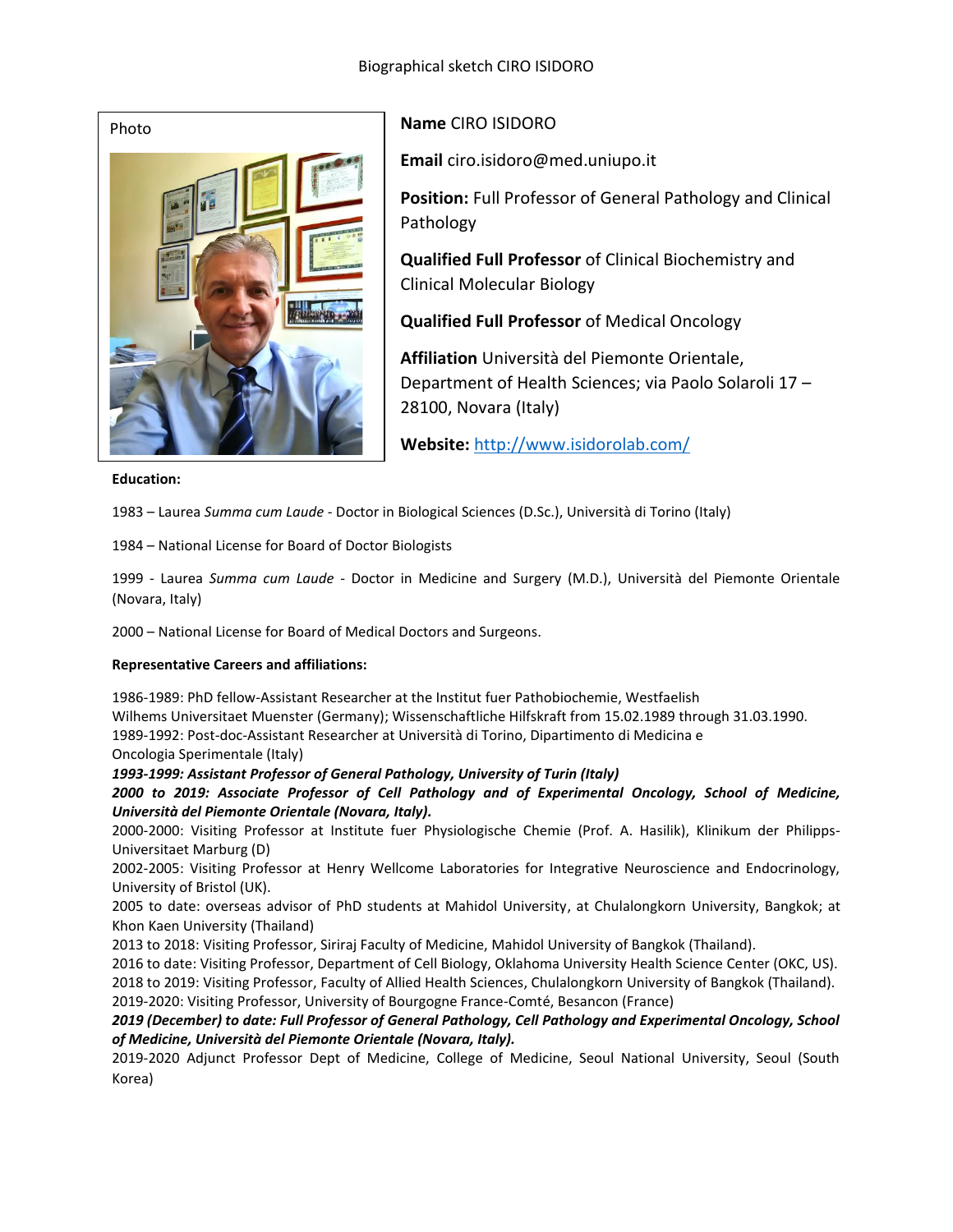2019-2020: Adjunct Professor Medical Research Institute, Tokyo Medical and Dental University, Tokyo (Japan) 2020-2021: Adjunct Professor Siriraj Hospital-Faculty of Medicine, Mahidol University, Bangkok (Thailand)

#### **Representative Awards:**

**2014:** Professor Honoris Causa Faculty of Medicine and Pharmacy, Université de Bourgogne & Franche-Comté of Besançon (France).

**2015:** member of the Scientific board of « Integrative Cancer Research Center of the Georgia

Institute of Technology », Georgia Tech University, Georgia (Atlanta, US) [https://icrc.gatech.edu/people/Ciro-](https://icrc.gatech.edu/people/Ciro-Isidoro)[Isidoro](https://icrc.gatech.edu/people/Ciro-Isidoro)

**2015**: Executive Vice-President of the International Association of Traditional and Complementary Medicine.

**2018**: Full member of the World Academy of Sciences <http://www.worldacademyofsciences.com/members.html>

## **EDITORIAL BOARD**

*Editor-in-Chief* of J Traditional and Complementary Medicine (CiteScore 6.5);

*Associate Editor of* Autophagy, Cancers, Int J Molec Sci, Molecular Carcinogenesis, Cells, BMC Cancer, Biomedicines, J. Ovarian Research, Oncology Lett, Exptl. & Therap. Medicine, J Cancer & Metastasis treatment, Genes and Cancer, J. Molecular Signaling, Frontiers in Endocrinology and Ageing, Am J Cancer Biol, (others)

**Research Areas:** Role and Regulation of Autophagy in Cancer and in Neurodegeneration. Epigenetic regulation of Autophagy and cell death. Anti-aging and anti-cancer Nutraceuticals. Organelle biogenesis, vesicular traffic and diseases. Nanotheranostics ('in cellulo' imaging).

**International Patent** (C. Follo e C. Isidoro), PCT No. WO2008/065505 (5-06-2008). LINK: https://patentscope.wipo.int/search/en/detail.jsf?docId=WO2008065505&redirectedID=true

## **Bibliometric index:**

Scopus H Index = 35; citations >8.000 Google Scholar H Index = 41; citations >12.000 Google Scholar personal webpage:<https://scholar.google.it/citations?user=X8Ie7K8AAAAJ&hl=it>

## **Publications (Full List of Publications attached)**

138 full articles in peer-reviewed journals

PUBMED<https://www.ncbi.nlm.nih.gov/pubmed/?term=isidoro+c>

## *INTERNATIONAL SCIENTIFIC SOCIETY MEMBERSHIP*

- International Society of Precision Cancer Medicine (founder member, since Apr 2018)
- International Association of Traditional and Complementary Medicine (Executive Vice President, since Nov 2015)
- International Proteolysis Society (founder member, since 1999)
- Associazione Italiana di Biologia Cellulare e del Differenziamento (ABCD) (founder member)
- Italian Society of Pathology (SIP) (1990-2008)
- Italian Society of Cancerology
- European Cancer Society
- European Cell Biology Society
- Asian Pacific Society for Neurochemistry